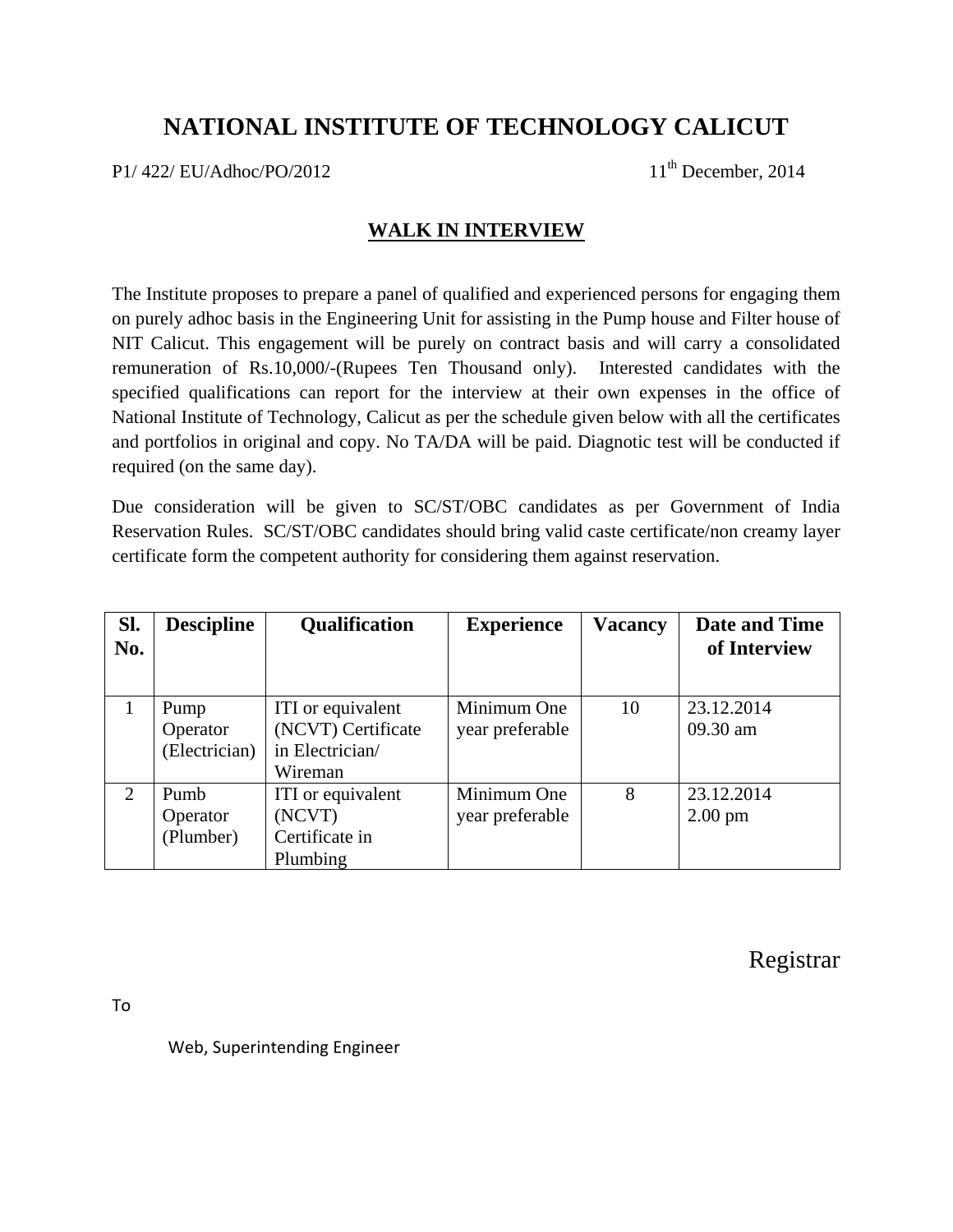To

Sir,

Sub: Recruitment of Pump Operators (Electricians) ,Pump Operators(Plumber) on adhoc basis – reg.

A press release for conducting a walk in interview for the selection of Pump Operators (Electricians) and Pump Operators (Plumber) on adhoc basis is enclosed. This may kindly be brought out in the earliest edition of your esteemed daily.

Thanking you,

Yours faithfully,

Registrar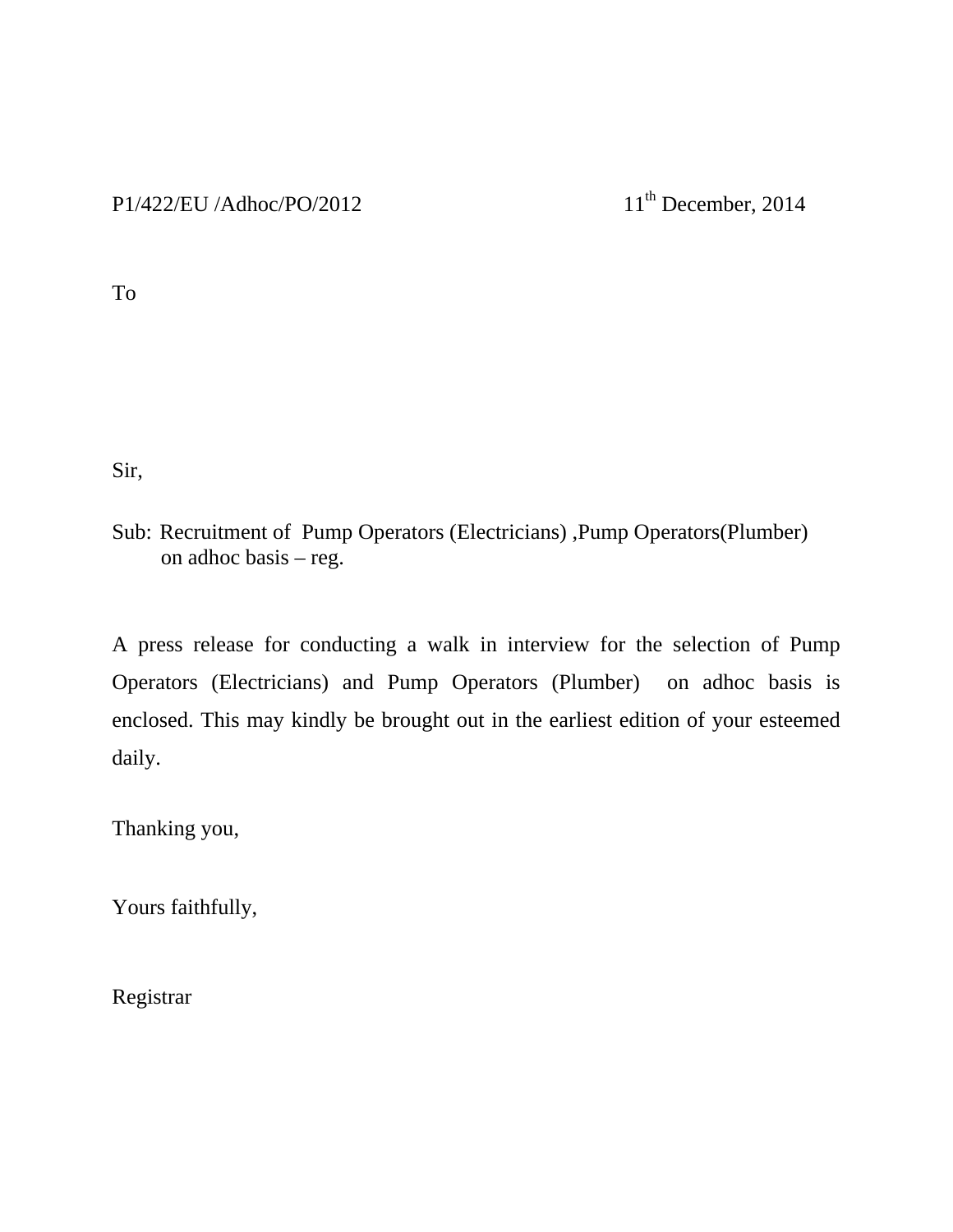## <u>പത്രപ്രസ്താവന</u>

കോഴിക്കോട് ഇൻസ്റ്റിറ്റ്യൂട്ട് ടെക്നോളജിയിൽ നാഷണൽ ഓഫ് താല്ക്കാലികാടിസ്ഥാനത്തിൽ പമ്പ് ഓപ്പറേള ഇലക്ട്രിഷളു, പമ്പ് ഓപ്പറേറ്റളേ (പ്ലംബർ) എന്നീ നിയമനത്തി<sub>യുള്ള</sub> അഭിമുഖം 2014, **പിസംബർ 23-**0o തിയ്യതി നടക്കുന്നതാണ്. താത്പര്യമുള്ള ഉദ്യോഗാർത്ഥികൾ വിശദ വിവരങ്ങൾക്ക് ഇൻസ്റ്റിറ്റ്യൂട്ട് വെബ്സൈറ്റ് www.nitc.ac.in സന്ദർശിക്കുക.

രജിസ്ട്രാർ

 $11 - 12 - 2014$